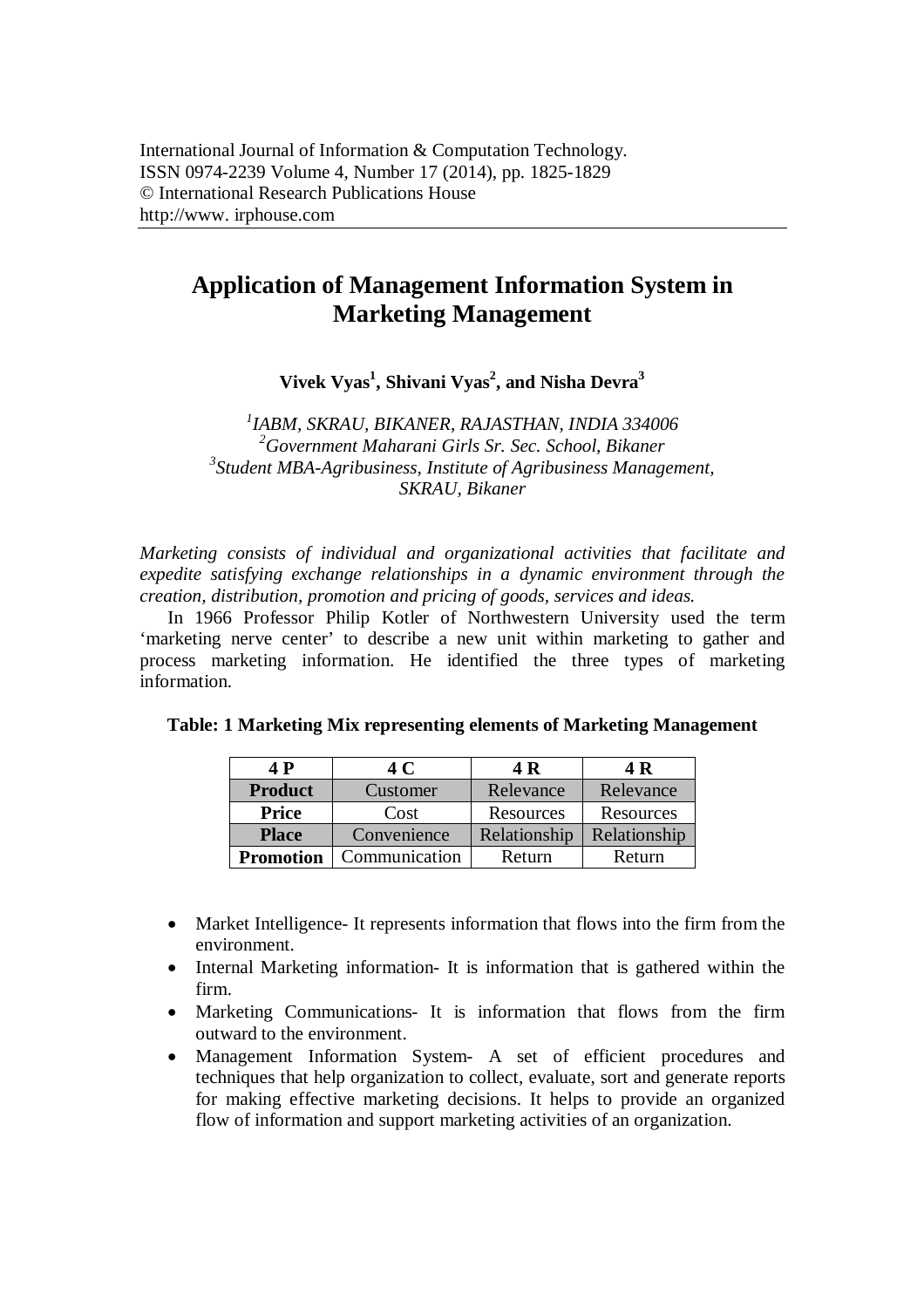### **Types of Information**

- Recurrent: Information required by an organization on day-to-day basis. Customer expectations, changing needs and market share of the product
- Monitoring: Market-related information collected by scanning information sources on a regular basis such as Magazines, articles, government reports, annual reports
- Requested: Such information generates in response to explicit request by marketing department. For example Competition strategies and market share.

Marketing information system can be defined as a computer based system that works in conjunction with other functional information systems to support the firm's management in solving problems that relate to marketing the firm's products.

During the period of 1967-1974, no fewer than five models of MKISs were described in the literature. Brien and Stafford were among the first modelers, basing their design on four Ps and emphasizing the development of strategic marketing programs. King and Cleland stressed strategic planning; whereas Kotler, Montgomery and Urban, and Crissy and Mossman emphasized decision support. These modeling efforts began in the 1960s and continued into the 1970s, laying a strong theoretical foundation for functional information systems that followed in the all areas.

- Marketing Information System Model- It consists of a combination of input and output subsystems connected by a database.
- Input Subsystems- The marketing research subsystem conducts special studies of marketing operations for the purpose of learning customer needs and improving marketing efficiency. Marketing intelligence subsystem gathers information from the firm's environment that has a bearing on marketing operations.
- Marketing Research Subsystem- In this subsystem a systematic gathering, recording and analyzing data relevant to marketing of goods and services takes place. Data can be collected from internal sources, government publications, periodicals and books, marketing research agencies and conducting field research, both primary data and secondary data collected for the purpose.
- Marketing Intelligence Subsystem- It is a Set of procedures and sources used by managers to obtain everyday information about development in marketing environment. By reading books, trade publications, business newspapers: talking to customers, suppliers and distributors. The term marketing intelligence may bring to mind visions of one firm spying on other- industrial espionage. There is really no reason to break the law to obtain the information, because it is so easy to obtain legally.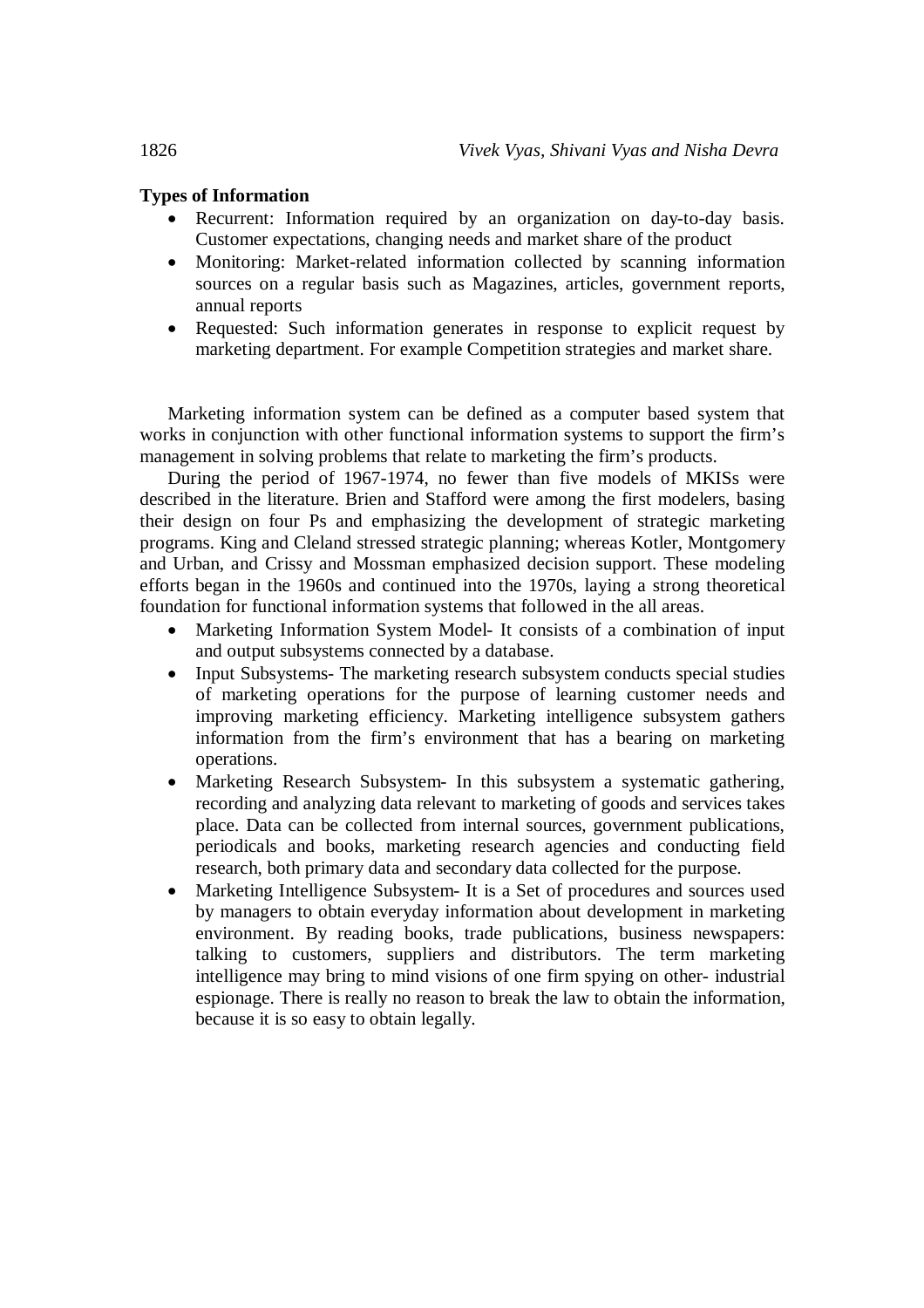See J



# **Figure: Model of Marketing Management Information System**

- Database- The data used by the output subsystems come from the database. Some of the data in the database is unique to the marketing functions, but much is shared with other functional Ares.
- Output Subsystems- Each output subsystem provides information about its part of mix.
- Product Sub System- To assess whether different products or product lines are contributing to objectives of organization; SFA: Sales force automation software provides information relating to performance of each product. Market segmentation and Product positioning related information are also provided by product subsystem.
- Pricing Sub System- Information related to Price fixation, Value for money, Competitors' price, Cost plus price, Price change, upward revision and downward revision are part of pricing subsystem.
- Distribution Sub System- Identification of channels, Evaluation of channels and Channel selection related important information is provided by this subsystem.
- Promotion Sub System- Promotion mix (Advertising, Sales promotion and Personal selling) and Promotion budget related information could be obtained through this output subsystem.
- Integrated-Mix Subsystem- The integrated mix subsystem supports the manager as the ingredients of the marketing mix are combined to form a particular strategy. This goal is accomplished by projecting the possible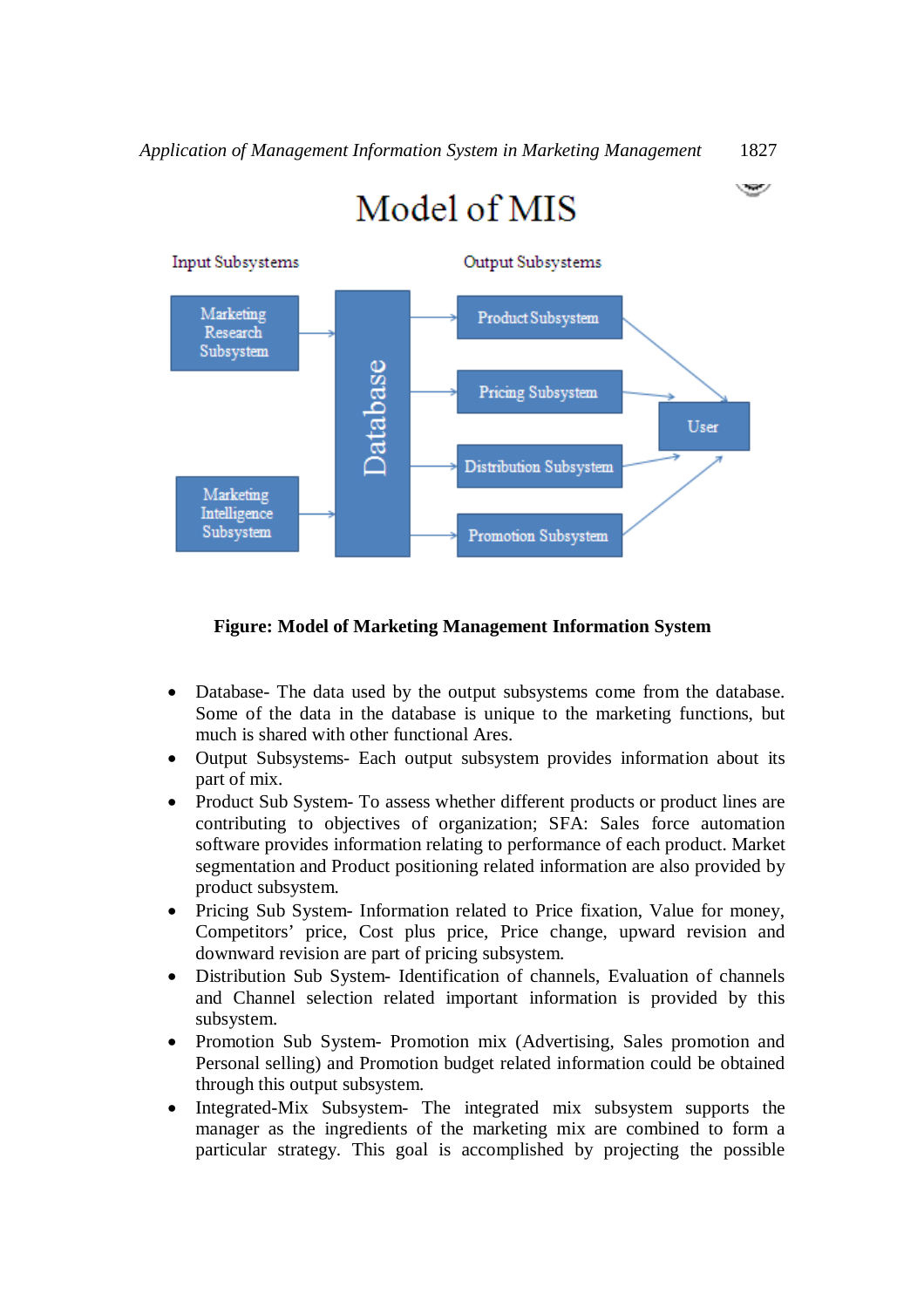outcomes of various mixes. Descriptions of integrated mix subsystems in the literature are rare. The integrated mix model receiving the most publicity is BRANDAID, developed by MIT professor John D.C. Little. BRANDAID includes sub models for advertising, promotion, price, personal selling and retail distribution. The basic approach of this model is to estimate the effect of various influences on the manufacturer's sale.

# **Software Packages**

- BRANDAID: Flexible marketing-mix model focuses on packaged goods, contains sub models for advertising, pricing and competition
- CALLPLAN: Determine no. of calls to make per person to each prospect and current client, takes into account travel time and selling time
- DETAILER: Determine which customers to call on and which products to represent on each call
- GEOLINE: Helpful in designing sales and service territories
- MEDIAC: Helps advertisers in media planning
- PROMOTER: Helps in evaluating sales promotion
- ADCAD: Determine type of advertisement that can be used
- COVERSTORY: Helps in analyzing sales data and writing reports

According to paper "Marketing information systems for consumer products companies: a management overview" by O'brien, Terrence V., Schoenbachler, Denise d., Gordon, Geoffrey L, to prepare the organization successfully for the implementation of an MKIS, the following steps must be taken:

- (1) Attain top management support.
- (2) Communicate:
	- MKIS purpose and objectives;
	- MKIS requirements;
	- MKIS advantages:
	- Changes in decision making and procedures;
	- Impact on organization structure and culture;
	- Elements of the MKIS;
	- MKIS impact on people in the organization and the relationship with its task environment.

(3) Provide training:

- To desensitize fears that organization members hold related to the MKIS;
- On technically operating the MKIS system;
- On new procedures that follow the MKIS.
- (4) Invest the necessary financial and human resources to prepare and implement the MKIS.